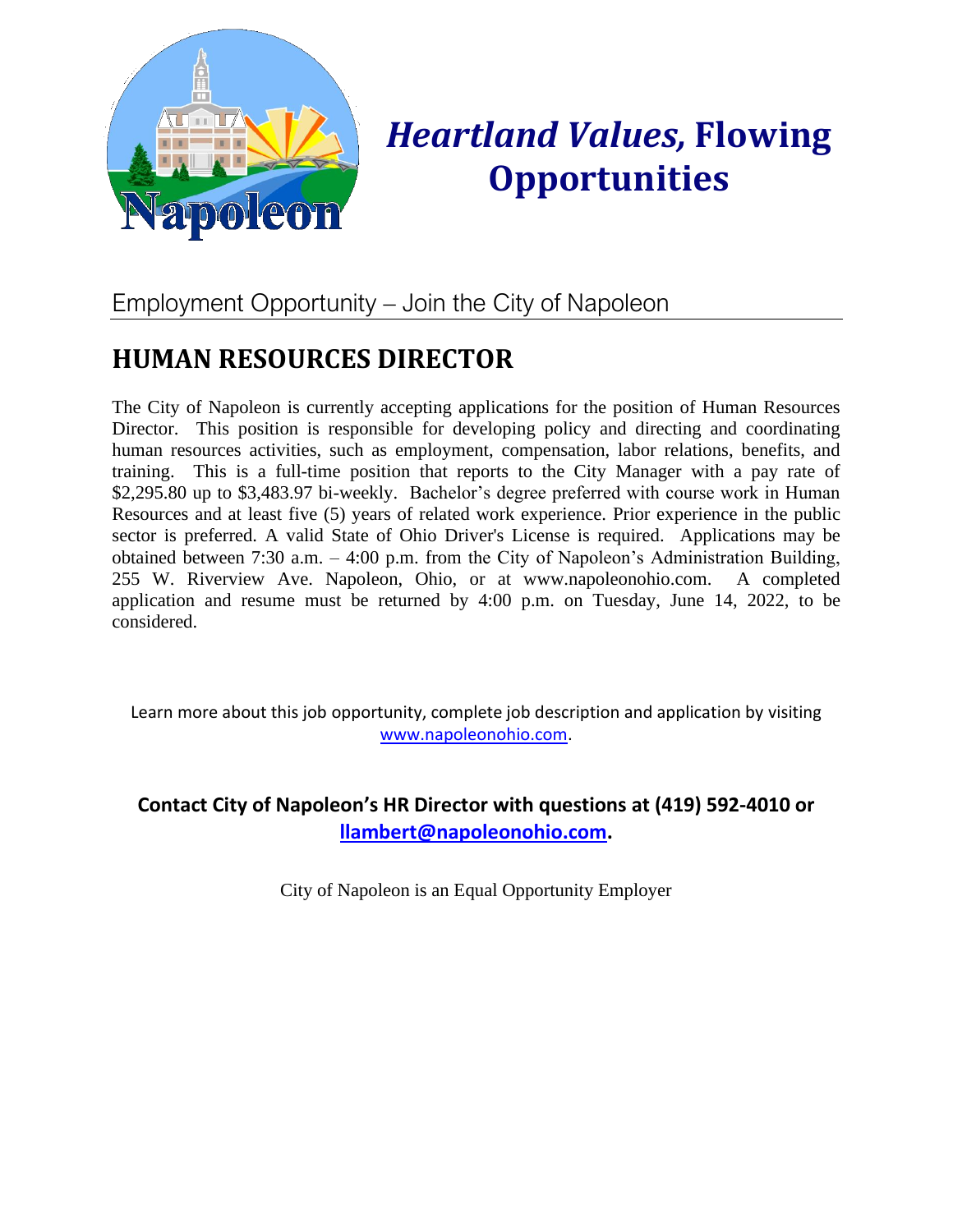# **HUMAN RESOURCES DIRECTOR**

| Department:          | Human Resources              |
|----------------------|------------------------------|
| <b>Reports To:</b>   | City Manager                 |
| <b>FLSA Status:</b>  | Salaried (Exempt)            |
| Civil Service:       | Classified (Non-Competitive) |
| Union:               | Non-Bargaining               |
| <b>Approved By:</b>  | Joel Mazur, City Manager     |
| <b>Last Updated:</b> | May 20, 2022                 |

#### **SUMMARY**

Develops policy and directs and coordinates human resources activities, such as employment, compensation, labor relations, benefits, training, and employee services by performing the following duties personally or through subordinate supervisors. Serves under the Department of Management. This position is salaried and primarily consists of office or non-manual work that is directly related to the management and supervision of the City's human resources department. The Human Resources Director exercises discretion and independent judgment with respect to significant department matters.

**ESSENTIAL DUTIES AND RESPONSIBILITIES** include the following. Other duties may be assigned.

- Analyzes wage and salary reports and data to determine competitive compensation plans for both represented and non-represented employees.
- Oversees the analysis, maintenance, and communication of records required by law or local governing bodies, or other departments in the organization to include prevailing wage requirements.
- Studies legislation, arbitration decisions, and collective bargaining contracts to assess and manage collective bargaining agreements and alternative dispute resolution processes.
- Represents management in negotiating collective bargaining agreements.
- Participates in resolving labor relations issues.
- Identifies legal requirements and government reporting regulations affecting human resources functions and ensures policies, procedures, and reporting are in compliance.
- Administrator for the City Drug Testing Policies.
- Assists in recruiting, interviewing, testing, and selection of employees to fill vacant positions.
- Plans and conducts new City employee orientation.
- Coordinates and administers management training in; interviewing, hiring, terminations, promotions, performance review, safety, sexual harassment, and other required staff training areas.
- Attends regular staff meetings of City Manager and serves actively to improve and maintain human resource policies, procedures, and programs. Attends Council and Committee meetings, as required.
- Administers job descriptions and performance review program to ensure effectiveness, compliance, and equity within organization.
- Administers benefits programs such as life, health, dental and disability insurances, pension plans, death, workers compensation, vacation, sick leave, leave of absence, and acts as a contact for employee assistance in these areas.
- Prepares and oversees budget of human resources operation.
- Evaluates and recommends human resource outsourcing opportunities and identifies potential vendors.
- Works with department managers and staff to develop long range business plans for the city.
- Prepares employee separation notices and related documentation.
- Represents organization at personnel-related hearings and investigations.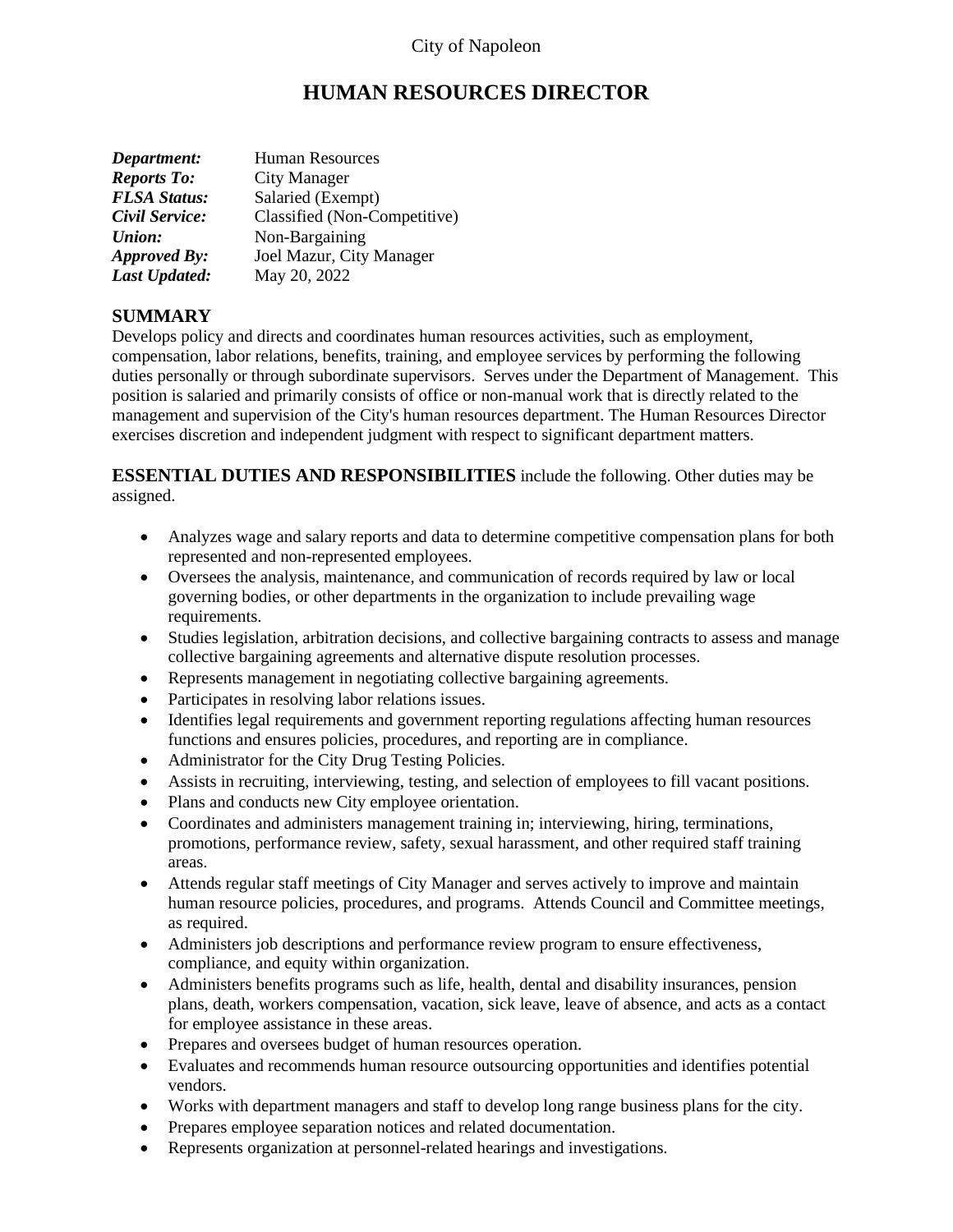- Responsible for preparation of Affirmative Action Plan.
- Represents organization with the Black Swamp Safety Council and participates in the organization's safety committee.

#### **SUPERVISORY RESPONSIBILITIES**

- Recruits, trains, supervises, and evaluates department staff.
- The Human Resource Director's suggestions and recommendations as to hiring, firing, advancement, promotion, or any other change of status of any employee is given particular weight by the City Manager.

#### **QUALIFICATIONS**

To perform this job successfully, an individual must be able to perform each essential duty satisfactorily. The requirements listed below are representative of the knowledge, skill, and/or ability required.

- Must be knowledgeable of Federal and State employment legislation and law (HIPPA, FLSA, FMLA, EEOC, etc.)
- Understanding of State and Federal law regarding employment compensation and benefits to include overtime calculations involving public service employees, such as fire and police.
- Is capable of establishing procedures to assure required compliance of personnel laws and policies.
- Is knowledgeable of public sector labor contracting, negotiating and Ohio SERB policies, procedures, and rules.
- Ability to analyze and assess training and development needs of City and be proficient in teaching these to staff.
- Knowledgeable of organizational development theory and change management practices.
- Knowledgeable of computerized information systems used in human resource application.
- Must be able to design, develop, and implement compensation plans and benefits programs.

#### **EDUCATION and/or EXPERIENCE**

This is normally acquired through a combination of the completion of a bachelor's degree with course work in Human Resources and previous experience in a Human Resource position.

#### **LANGUAGE SKILLS**

- Work requires professional written and verbal communication and interpersonal skills.
- Must be able to participate in and facilitate group meetings.
- Must be fluent in both writing and speaking the English language.

#### **MATHEMATICAL SKILLS**

Simple mathematical and basic statistical skills that would allow for the analysis, design, development and implementation of compensation plans and benefit programs.

#### **REASONING ABILITY**

- Must be able to interpret and advise on the application of human management laws.
- Must be able to analyze and assess personnel issues and grievances and be able to bring them to resolution.

#### **CERTIFICATES, LICENSES, REGISTRATIONS**

Must have and maintain a valid State of Ohio driver's license.